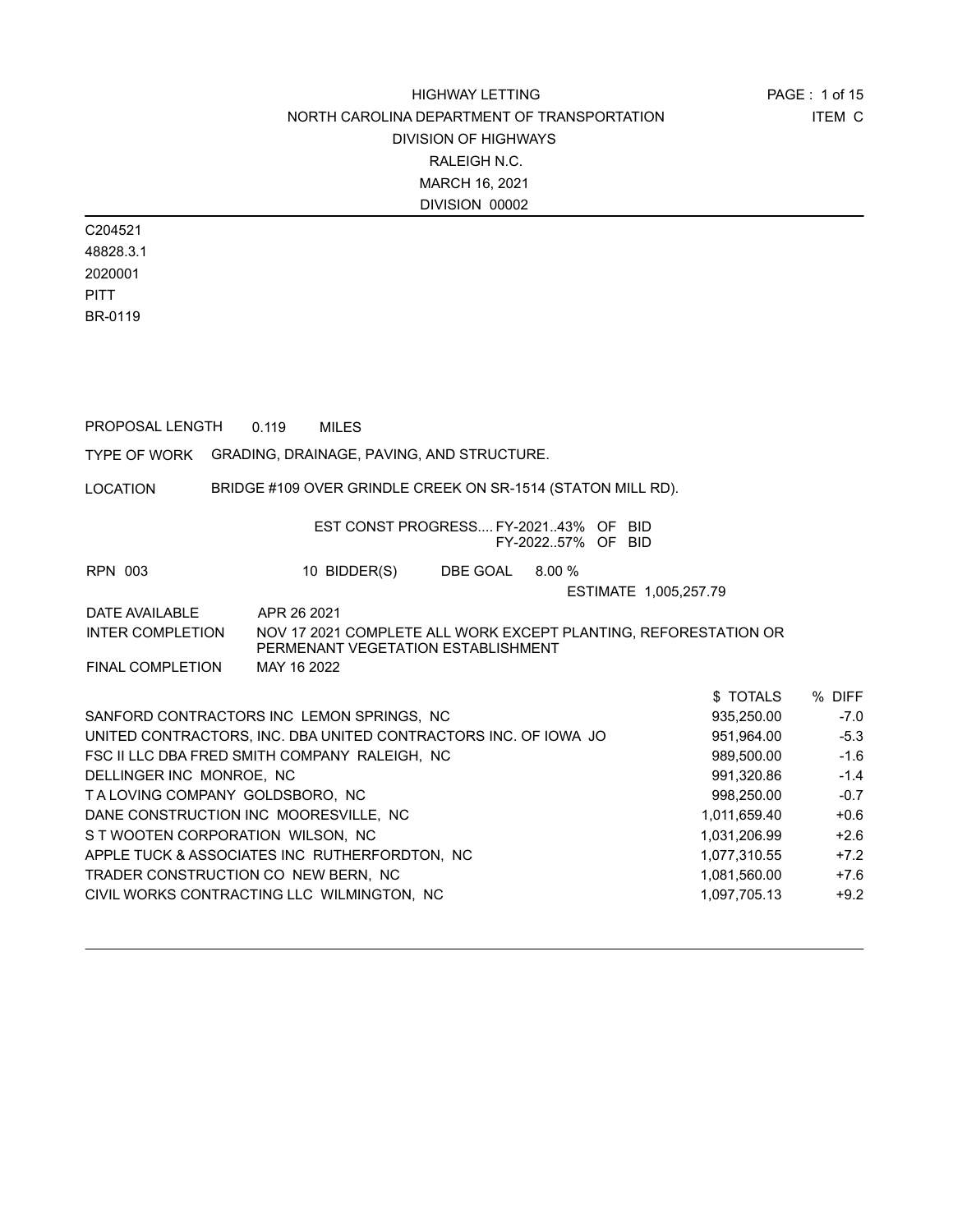C204359 50056.3.1 HSIP-0070(163) **JOHNSTON** W-5600

PROPOSAL LENGTH 4.978 MILES

TYPE OF WORK GRADING, DRAINAGE, PAVING, AND STRUCTURES.

LOCATION US-70 FROM US-70 BUS TO NEUSE RIVER BRIDGE WITH INTERCHANGES AT SR-1501 (SWIFT CREEK RD) AND SR-1919 (WILSONS MILLS RD).

| EST CONST PROGRESS FY-202109% OF BID |  |  |
|--------------------------------------|--|--|
| FY-2022.41% OF BID                   |  |  |
| FY-2023 31% OF BID                   |  |  |
| FY-202417% OF BID                    |  |  |
| FY-202502% OF BID                    |  |  |

RPN 001 7 BIDDER(S) DBE GOAL 8.00 %

ESTIMATE 67,154,884.07

DATE AVAILABLE APR 26 2021 INTER COMPLETION SEP 15 2024 COMPLETE ALL WORK EXCEPT PLANTING, REFORESTATION OR PERMANENT VEGETATION ESTABISHMENT FINAL COMPLETION MAR 14 2025

\$ TOTALS % DIFF FLATIRON CONSTRUCTORS INC MORRISVILLE, NC 58,864,002.13 12.3 FSC II LLC DBA FRED SMITH COMPANY RALEIGH, NC 65,745,197.55 42.1 BARNHILL CONTRACTING CO ROCKY MOUNT, NC 66,972,887.06 6.972,887.06 6.972,887.06 BLYTHE CONSTRUCTION INC CHARLOTTE, NC 69,021,557.54 +2.8 W C ENGLISH INCORPORATED LYNCHBURG, VA +5.4 70,791,000.00 +5.4 S T WOOTEN CORPORATION WILSON, NC  $\begin{array}{ccc} 71,555,757.28 & +6.6 \end{array}$ VECELLIO & GROGAN INC BECKLEY, WV 71,937,277.57 +7.1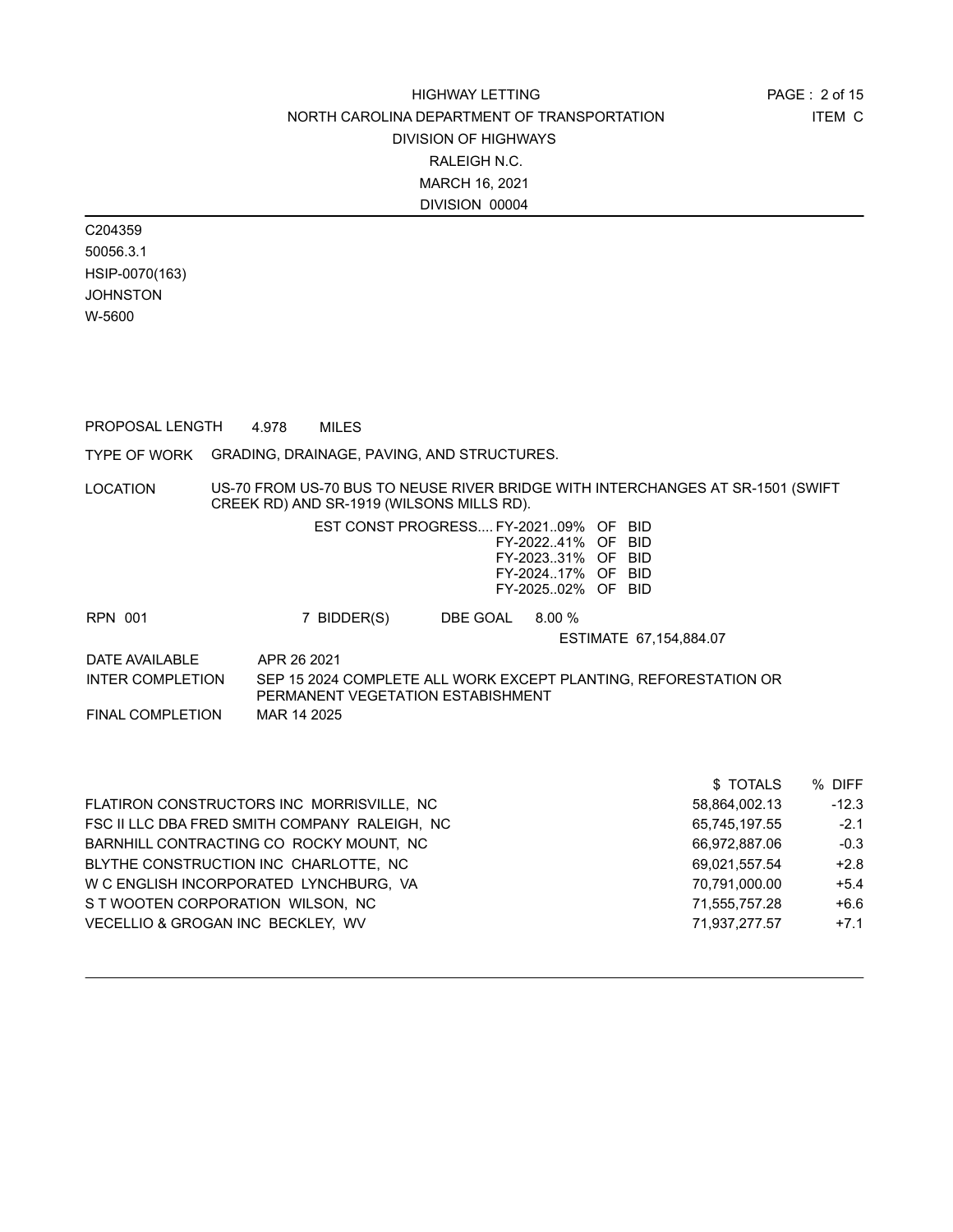C204618 2021CPT.05.14.10911.1, 2021CPT.05.14.20911.1, 2021CPT.05.14.20912.1 STATE FUNDED VANCE

PROPOSAL LENGTH 26.915 MILES

TYPE OF WORK MILLING, RESURFACING, AND SHOULDER GRADING.

LOCATION 2 SECTIONS OF US-158 AND 40 SECTIONS OF SECONDARY ROADS.

|                         |                                                   | EST CONST PROGRESS FY-202116% OF BID | FY-202271% OF BID<br>FY-202313% OF BID |                       |          |        |
|-------------------------|---------------------------------------------------|--------------------------------------|----------------------------------------|-----------------------|----------|--------|
| <b>RPN 004</b>          | 2 BIDDER(S)                                       | DBE GOAL                             | 8.00%                                  |                       |          |        |
|                         |                                                   |                                      |                                        | ESTIMATE 4,656,060.89 |          |        |
| DATE AVAILABLE          | APR 26 2021                                       |                                      |                                        |                       |          |        |
| <b>INTER COMPLETION</b> | JUL 28 2022 COMPLETE ALL WORK REQUIRED ON MAP #32 |                                      |                                        |                       |          |        |
| FINAL COMPLETION        | NOV 01 2022                                       |                                      |                                        |                       |          |        |
|                         |                                                   |                                      |                                        |                       |          |        |
|                         |                                                   |                                      |                                        |                       |          |        |
|                         |                                                   |                                      |                                        |                       | \$TOTALS | % DIFF |

|                                   | <b>UIVILU</b> | 70 DILI |
|-----------------------------------|---------------|---------|
| CAROLINA SUNROCK LLC RALEIGH, NC  | 3.901.201.55  | $-16.2$ |
| S T WOOTEN CORPORATION WILSON. NC | 4.558.371.08  | $-2.1$  |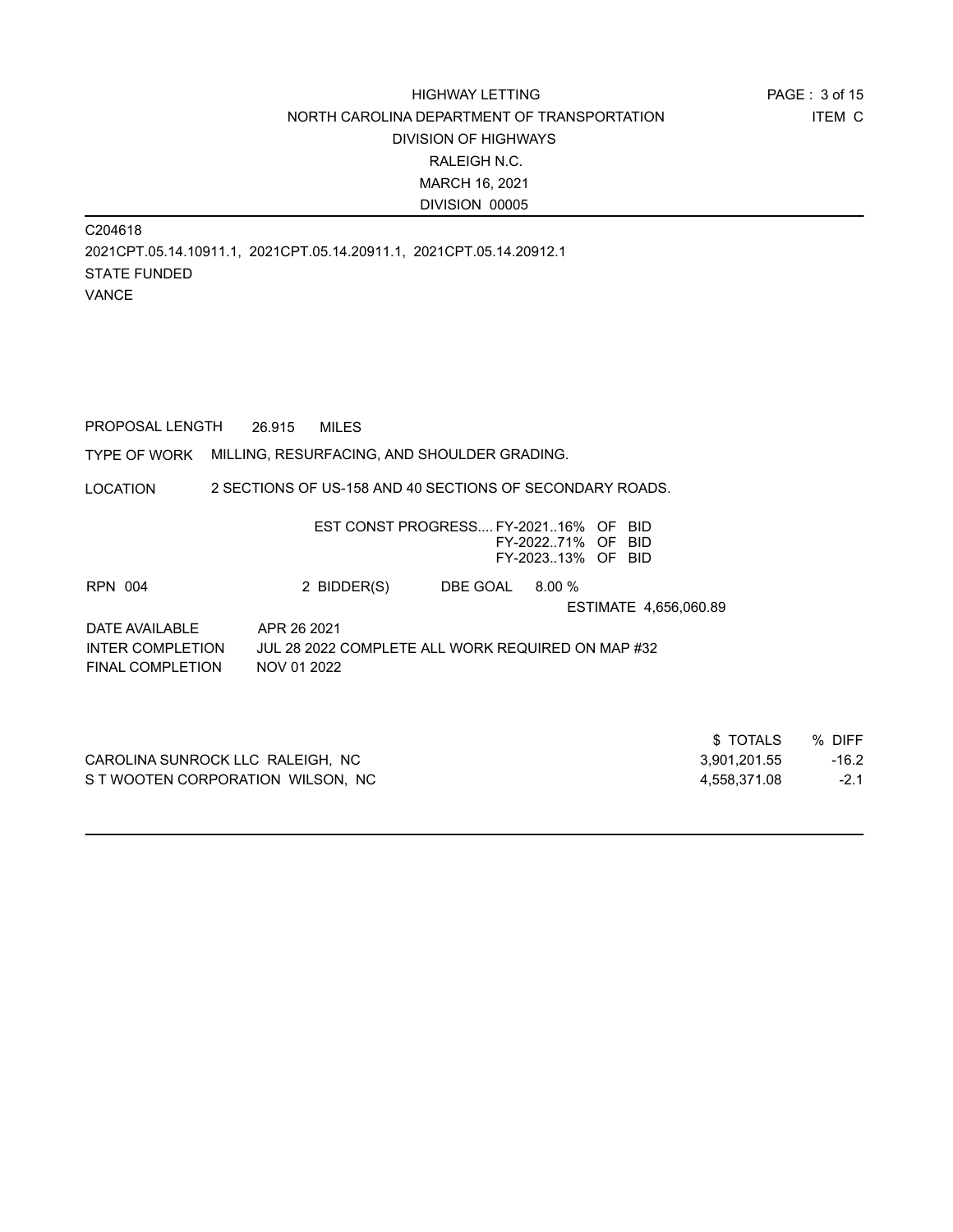C204610 2021CPT.05.16.20731.1 STATE FUNDED PERSON

PROPOSAL LENGTH 27.032 MILES

TYPE OF WORK MILLING, RESURFACING, AND SHOULDER GRADING.

LOCATION 11 SECTIONS OF SECONDARY ROADS.

|                                  |                                                         | EST CONST PROGRESS FY-202116% OF | FY-202271% OF BID<br>FY-202313% OF BID | -BID                  |         |
|----------------------------------|---------------------------------------------------------|----------------------------------|----------------------------------------|-----------------------|---------|
| <b>RPN 005</b>                   | 3 BIDDER(S)                                             | DBE GOAL                         | $8.00\%$                               |                       |         |
|                                  |                                                         |                                  |                                        | ESTIMATE 3,370,531.52 |         |
| DATE AVAILABLE                   | APR 26 2021                                             |                                  |                                        |                       |         |
| INTER COMPLETION                 | AUG 12 2021 COMPLETE ALL WORK REQUIRED FOR MAPS #2 & #5 |                                  |                                        |                       |         |
| <b>FINAL COMPLETION</b>          | NOV 01 2022                                             |                                  |                                        |                       |         |
|                                  |                                                         |                                  |                                        | \$TOTALS              | % DIFF  |
| CAROLINA SUNROCK LLC RALEIGH, NC |                                                         |                                  |                                        | 2,976,291.35          | $-11.7$ |
|                                  | FSC II LLC DBA FRED SMITH COMPANY RALEIGH. NC           |                                  |                                        | 3,136,208.70          | $-7.0$  |
|                                  | ADAMS CONSTRUCTION COMPANY ROANOKE. VA                  |                                  |                                        | 3,840,420.00          | $+13.9$ |
|                                  |                                                         |                                  |                                        |                       |         |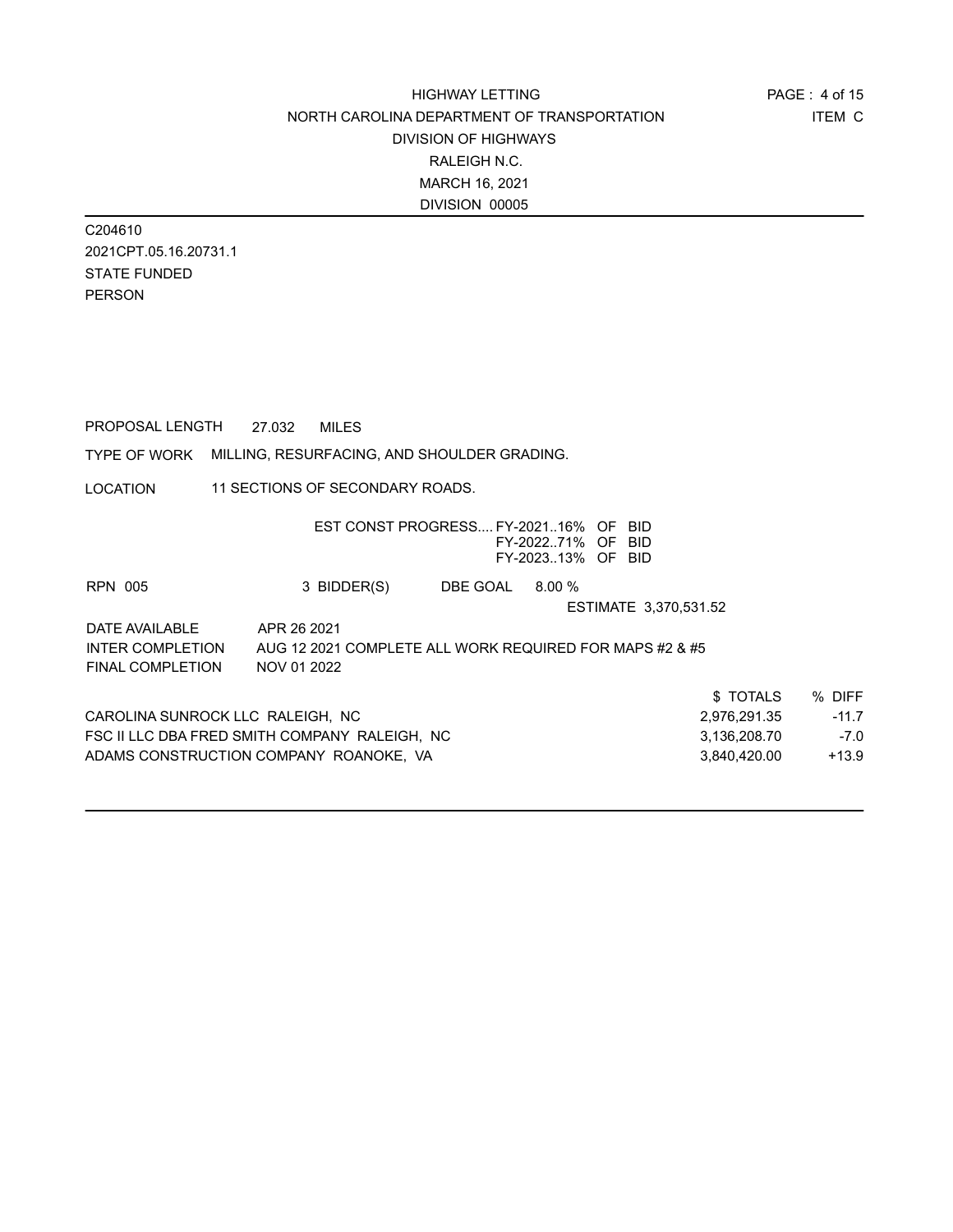C204616 2021CPT.05.26.20911.1, 2021CPT.05.26.20931.1 STATE FUNDED VANCE, WARREN

PROPOSAL LENGTH 23.646 MILES

TYPE OF WORK MILLING, RESURFACING, AND SHOULDER GRADING.

LOCATION 22 SECTIONS OF SECONDARY ROADS.

|                                                         | EST CONST PROGRESS FY-202116% OF |          | FY-202271% OF<br>FY-202313% OF BID |  | -BID<br>- BID         |         |
|---------------------------------------------------------|----------------------------------|----------|------------------------------------|--|-----------------------|---------|
| RPN 006                                                 | 3 BIDDER(S)                      | DBE GOAL | 7.00 %                             |  |                       |         |
|                                                         |                                  |          |                                    |  | ESTIMATE 3.119.577.78 |         |
| DATE AVAILABLE                                          | APR 26 2021                      |          |                                    |  |                       |         |
| <b>FINAL COMPLETION</b>                                 | NOV 01 2022                      |          |                                    |  |                       |         |
|                                                         |                                  |          |                                    |  | \$TOTALS              | % DIFF  |
| CAROLINA SUNROCK LLC RALEIGH, NC                        |                                  |          |                                    |  | 2,766,518.73          | $-11.3$ |
| FSC II LLC DBA ROSE BROTHERS PAVING COMPANY RALEIGH. NC |                                  |          |                                    |  | 2,831,175.93          | $-9.2$  |
| S T WOOTEN CORPORATION WILSON. NC                       |                                  |          |                                    |  | 3.130.883.93          | $+0.4$  |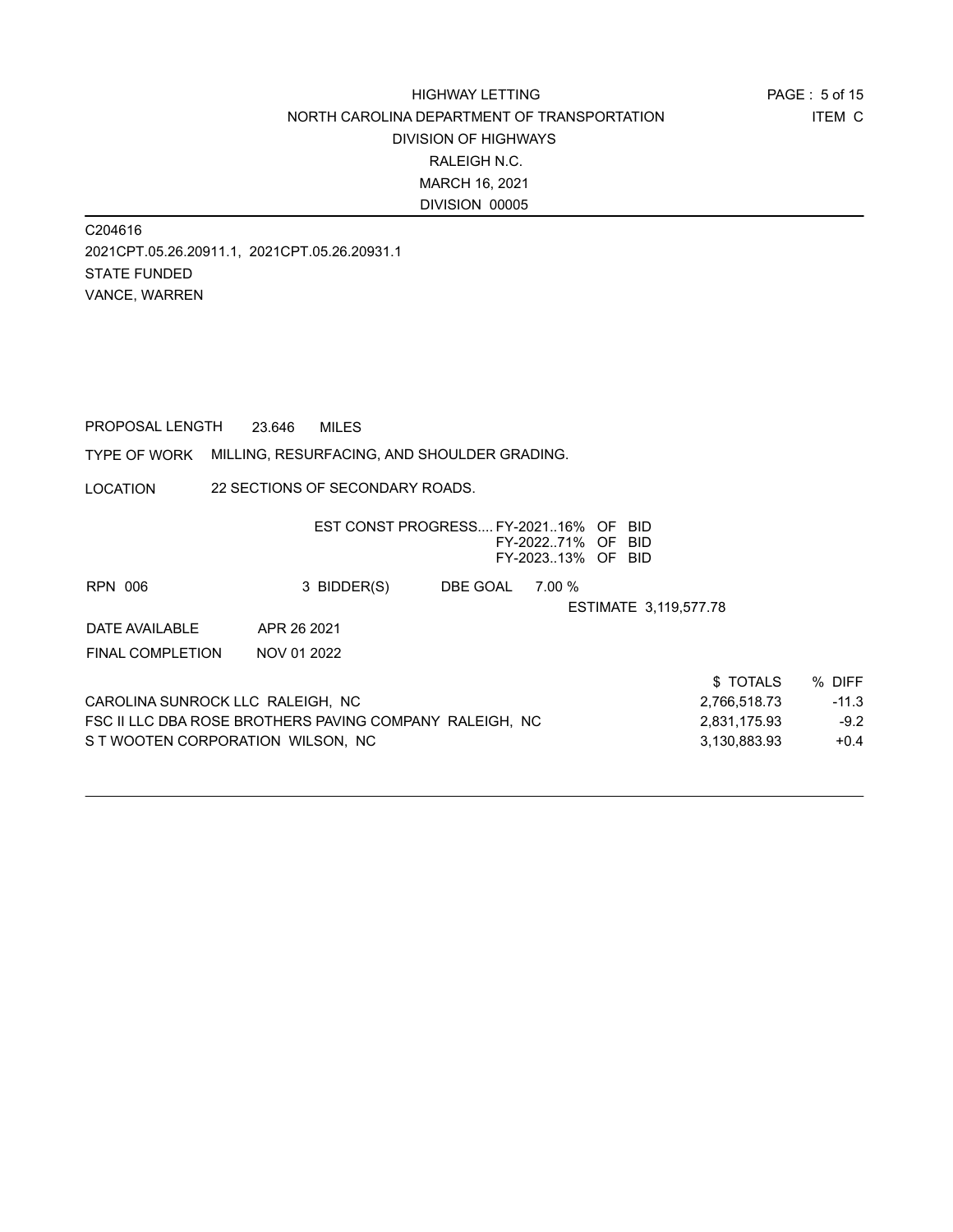ITEM C PAGE : 6 of 15

C204392 49076.3.1 STATE FUNDED ROCKINGHAM BR-0042

PROPOSAL LENGTH 0.338 MILES

TYPE OF WORK GRADING, DRAINAGE, PAVING, AND STRUCTURE.

LOCATION BRIDGE #116 OVER US-29 ON SR-2600.

|                                 | EST CONST PROGRESS FY-202111% OF                                                                       |                 | FY-202261% OF BID | <b>BID</b>            |              |         |
|---------------------------------|--------------------------------------------------------------------------------------------------------|-----------------|-------------------|-----------------------|--------------|---------|
|                                 |                                                                                                        |                 | FY-202328% OF BID |                       |              |         |
| <b>RPN 007</b>                  | 7 BIDDER(S)                                                                                            | DBE GOAL 9.00 % |                   |                       |              |         |
|                                 |                                                                                                        |                 |                   | ESTIMATE 4,399,945.18 |              |         |
| DATE AVAILABLE                  | APR 26 2021                                                                                            |                 |                   |                       |              |         |
| <b>INTER COMPLETION</b>         | MAY 15 2023 COMPLETE ALL WORK EXCEPT PLANTING, REFORESTATION OR<br>PERMANENT VEGETATION ESTABLISHEMENT |                 |                   |                       |              |         |
| <b>FINAL COMPLETION</b>         | NOV 11 2023                                                                                            |                 |                   |                       |              |         |
|                                 |                                                                                                        |                 |                   |                       | \$TOTALS     | % DIFF  |
| SMITH-ROWE, LLC MOUNT AIRY, NC  |                                                                                                        |                 |                   |                       | 3,676,696.58 | $-16.4$ |
|                                 | APAC - ATLANTIC INC THOMPSON ARTHUR DIVISION GREENSBORO, NC                                            |                 |                   |                       | 3,854,487.54 | $-12.4$ |
|                                 | SLOAN CONSTRUCTION A DIVISION OF REEVES CONSTRUCTION CO DUNCA                                          |                 |                   |                       | 4,577,380.74 | $+4.0$  |
|                                 | DANE CONSTRUCTION INC MOORESVILLE, NC                                                                  |                 |                   |                       | 4,655,173.13 | $+5.8$  |
|                                 | W C ENGLISH INCORPORATED LYNCHBURG, VA                                                                 |                 |                   |                       | 4,752,628.29 | $+8.0$  |
| HAYMES BROTHERS INC CHATHAM, VA |                                                                                                        |                 |                   |                       | 4,961,497.64 | $+12.8$ |
|                                 | BLYTHE CONSTRUCTION INC CHARLOTTE, NC                                                                  |                 |                   |                       | 4,968,537.94 | $+12.9$ |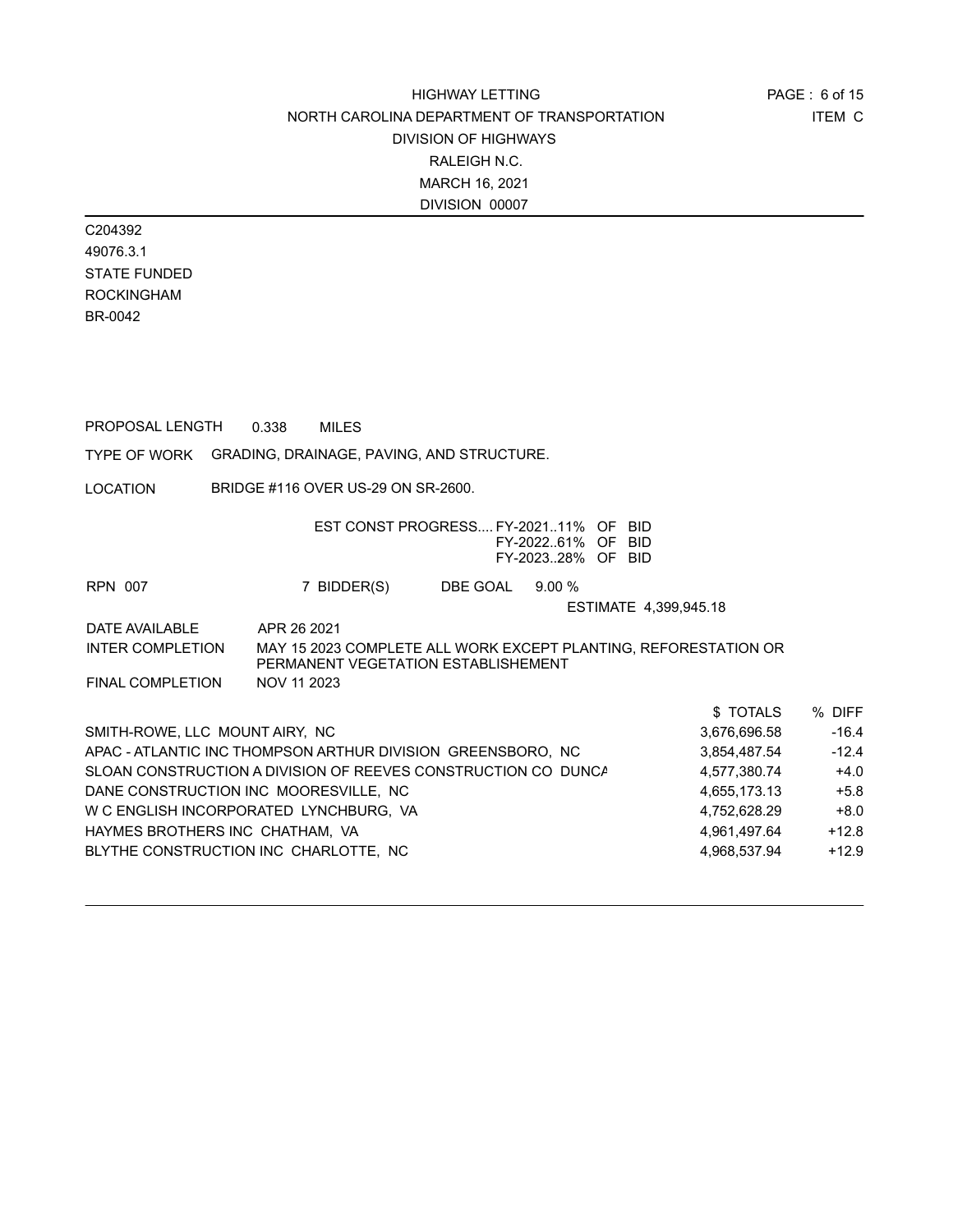ITEM C PAGE : 7 of 15 \* RELET FROM MAR 17, 2020

\* C204603 50401.3.GV1 NHPP-040-4(161)220 ALAMANCE I-5711

| PROPOSAL LENGTH                                                  | 0.605       | <b>MILES</b>                                                                                          |                 |                                                             |                        |               |         |
|------------------------------------------------------------------|-------------|-------------------------------------------------------------------------------------------------------|-----------------|-------------------------------------------------------------|------------------------|---------------|---------|
| TYPE OF WORK GRADING, DRAINAGE, PAVING, SIGNALS, AND STRUCTURES. |             |                                                                                                       |                 |                                                             |                        |               |         |
| LOCATION                                                         |             | 1-40/1-85 AND SR-1007 (MEBANE OAKS RD) IN MEBANE.                                                     |                 |                                                             |                        |               |         |
|                                                                  |             | EST CONST PROGRESS FY-202115% OF BID                                                                  |                 | FY-202258% OF BID<br>FY-202326% OF BID<br>FY-202401% OF BID |                        |               |         |
| RPN 008                                                          |             | 3 BIDDER(S)                                                                                           | DBE GOAL 5.00 % |                                                             |                        |               |         |
|                                                                  |             |                                                                                                       |                 |                                                             | ESTIMATE 12,215,156.30 |               |         |
| DATE AVAILABLE                                                   | APR 26 2021 |                                                                                                       |                 |                                                             |                        |               |         |
| INTER COMPLETION                                                 |             | JUL 15 2023 COMPLETE ALL WORK EXCEPT PLANTING, REFORESTATION OR<br>PERMANENT VEGETATION ESTABLISHMENT |                 |                                                             |                        |               |         |
| FINAL COMPLETION                                                 | JAN 11 2024 |                                                                                                       |                 |                                                             |                        |               |         |
|                                                                  |             |                                                                                                       |                 |                                                             |                        | \$ TOTALS     | % DIFF  |
| ZACHRY CONSTRUCTION CORPORATION SAN ANTONIO, TX                  |             |                                                                                                       |                 |                                                             |                        | 12,865,732.71 | $+5.3$  |
| CAROLINA SUNROCK LLC RALEIGH, NC                                 |             |                                                                                                       |                 |                                                             |                        | 12,866,312.63 | $+5.3$  |
| CONTI ENTERPRISES INC EDISON, NJ                                 |             |                                                                                                       |                 |                                                             |                        | 14,176,442.00 | $+16.1$ |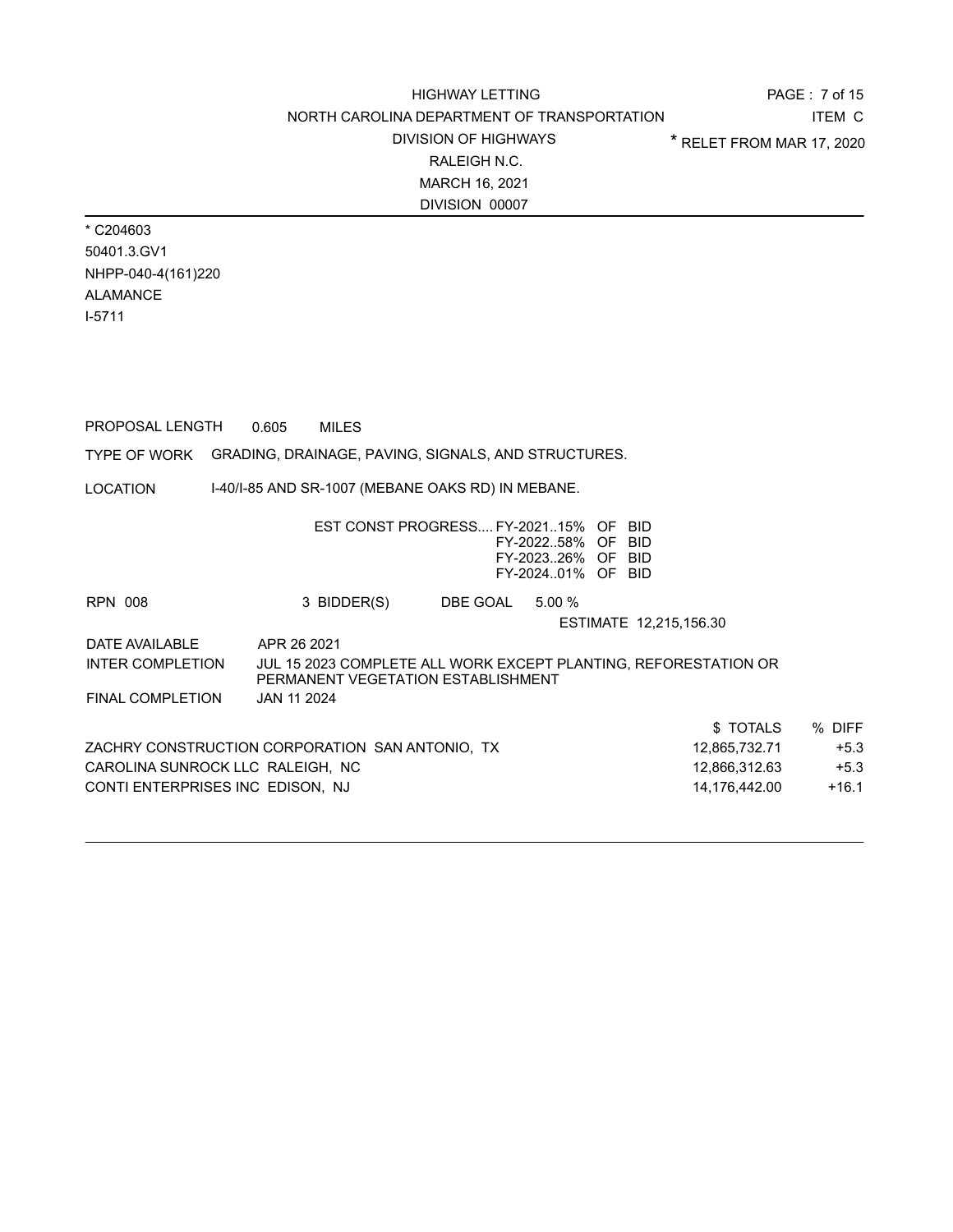# **RELET SUMMARY PAGE**

MARCH 17, 2020 LETTING

50401.3.GV1 NHPP-040-4(161)220 ALAMANCE I-5711

RPN 007

GRADING, DRAINAGE, PAVING, SIGNALS, AND STRUCTURES.

| DATE AVAII ABI F | APR 27 2020 |
|------------------|-------------|
| FINAL COMPLETION | DEC 12 2022 |

|                                                    | <b>ENGINEER'S ESTIMATE</b> |
|----------------------------------------------------|----------------------------|
|                                                    | \$11,474,771.18            |
|                                                    | \$TOTALS<br>% DIFF         |
| CAROLINA SUNROCK LLC RALEIGH, NC                   | 11,312,346.93<br>$-1.4$    |
| CONTI ENTERPRISES, INC EDISON, NJ                  | $+7.8$<br>12,370,757.00    |
| DANE CONSTRUCTION INC MOORESVILLE, NC              | 12,389,418.83<br>$+8.0$    |
| ZACHRY CONSTRUCTION CORPORATION SAN ANTONIO,<br>TX | $+13.9$<br>13,064,223.46   |
| THALLE CONSTRUCTION CO., INC. HILLSBOROUGH, NC     | $+16.9$<br>13.414.629.20   |
| FSC II LLC DBA FRED SMITH COMPANY RALEIGH, NC      | 14,265,054.52<br>$+24.3$   |
| CROWDER CONSTRUCTION COMPANY CHARLOTTE, NC         | 15.603.214.82<br>$+36.0$   |

#### MARCH 16, 2021 LETTING

50401.3.GV1 NHPP-040-4(161)220 ALAMANCE I-5711

RPN 007

GRADING, DRAINAGE, PAVING, SIGNALS, AND STRUCTURES.

DATE AVAILABLE APR 26 2021 FINAL COMPLETION JAN 11 2024

#### ENGINEER'S ESTIMATE \$12,215,156.30

|                                  |                 | <b>STOTALS</b>        | %DIFF |
|----------------------------------|-----------------|-----------------------|-------|
| ZACHRY CONSTRUCTION CORPORATION  | SAN ANTONIO. TX | $12.865.732.71 + 5.3$ |       |
| CAROLINA SUNROCK LLC RALEIGH. NC |                 | $12.866.312.63 + 5.3$ |       |
| CONTI ENTERPRISES INC EDISON. NJ |                 | $14.176.442.00 +16.1$ |       |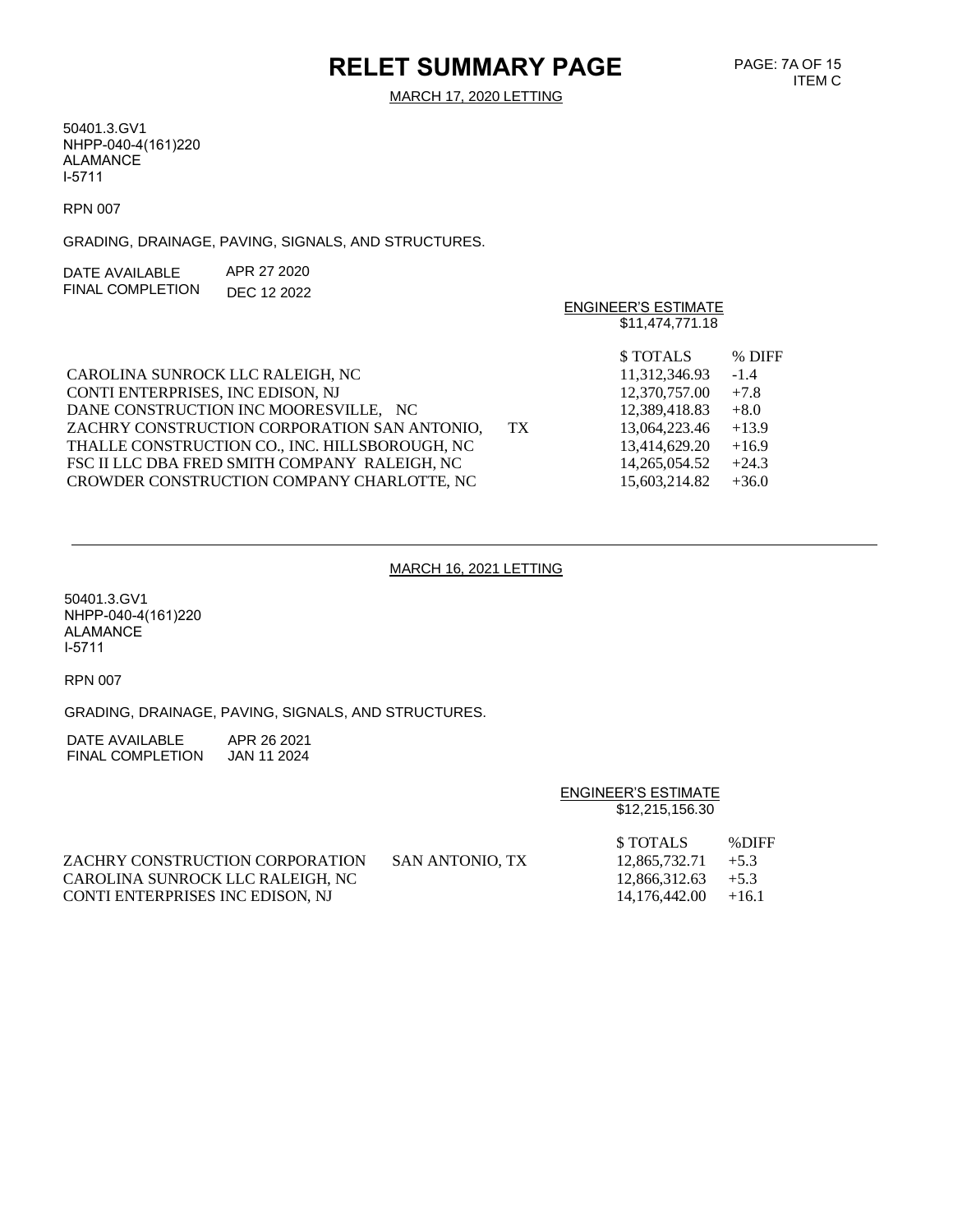C204612 2021CPT.08.02.20191 STATE FUNDED CHATHAM

| PROPOSAL LENGTH                                          | 27.770             | <b>MILES</b>                    |                                                   |                   |                       |              |         |
|----------------------------------------------------------|--------------------|---------------------------------|---------------------------------------------------|-------------------|-----------------------|--------------|---------|
| TYPE OF WORK MILLING, RESURFACING, AND SHOULDER GRADING. |                    |                                 |                                                   |                   |                       |              |         |
| <b>LOCATION</b>                                          |                    | 19 SECTIONS OF SECONDARY ROADS. |                                                   |                   |                       |              |         |
|                                                          |                    |                                 | EST CONST PROGRESS FY-202118% OF BID              | FY-202282% OF BID |                       |              |         |
| RPN 009                                                  |                    | 2 BIDDER(S)                     | DBE GOAL 7.00 %                                   |                   |                       |              |         |
|                                                          |                    |                                 |                                                   |                   | ESTIMATE 3,159,825.06 |              |         |
| DATE AVAILABLE                                           | MAY 03 2021        |                                 |                                                   |                   |                       |              |         |
| INTER COMPLETION                                         |                    |                                 | AUG 16 2021 COMPLETE ALL WORK REQUIRED FOR MAP #6 |                   |                       |              |         |
| FINAL COMPLETION                                         | <b>JUN 30 2022</b> |                                 |                                                   |                   |                       |              |         |
|                                                          |                    |                                 |                                                   |                   |                       | \$TOTALS     | % DIFF  |
| FSC II LLC DBA FRED SMITH COMPANY RALEIGH, NC            |                    |                                 |                                                   |                   |                       | 2,501,597.20 | $-20.8$ |
| S T WOOTEN CORPORATION WILSON, NC                        |                    |                                 |                                                   |                   |                       | 2,708,153.16 | $-14.3$ |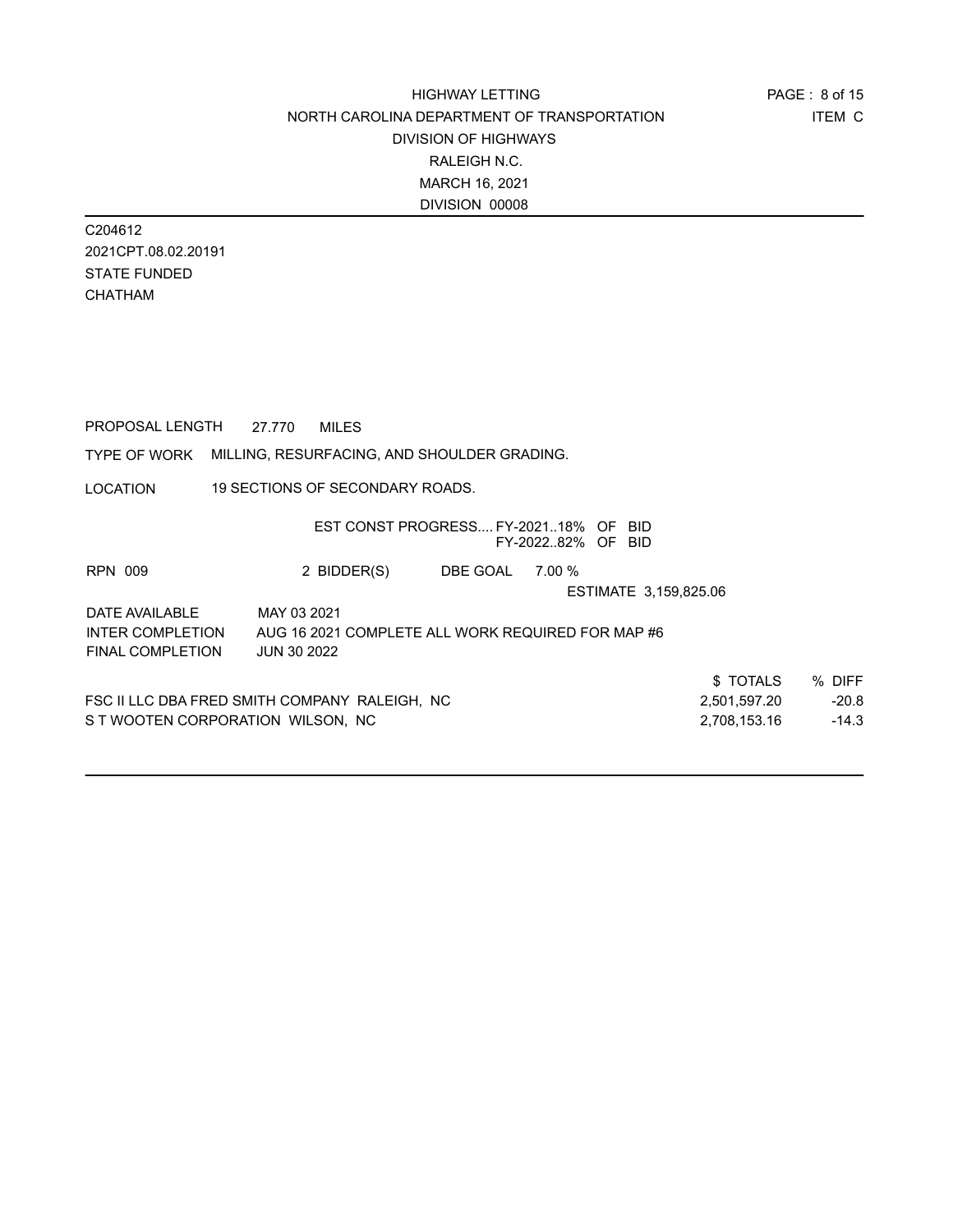C204613 2021CPT.08.09.20191 STATE FUNDED CHATHAM

PROPOSAL LENGTH 26.475 MILES

### TYPE OF WORK MILLING, RESURFACING, AND SHOULDER GRADING.

LOCATION 64 SECTIONS OF SECONDARY ROADS.

|                                   | EST CONST PROGRESS FY-202118% OF BID              |          | FY-202282% OF BID |                       |              |         |
|-----------------------------------|---------------------------------------------------|----------|-------------------|-----------------------|--------------|---------|
|                                   |                                                   |          |                   |                       |              |         |
| <b>RPN 010</b>                    | 3 BIDDER(S)                                       | DBE GOAL | 7.00 %            |                       |              |         |
|                                   |                                                   |          |                   | ESTIMATE 2,956,020.33 |              |         |
| DATE AVAILABLE                    | MAY 03 2021                                       |          |                   |                       |              |         |
| <b>INTER COMPLETION</b>           | AUG 24 2021 COMPLETE ALL WORK REQUIRED FOR MAP #1 |          |                   |                       |              |         |
| <b>FINAL COMPLETION</b>           | <b>JUN 30 2022</b>                                |          |                   |                       |              |         |
|                                   |                                                   |          |                   |                       | \$ TOTALS    | % DIFF  |
|                                   | FSC II LLC DBA FRED SMITH COMPANY RALEIGH, NC     |          |                   |                       | 2.378.351.36 | $-19.5$ |
| S T WOOTEN CORPORATION WILSON, NC |                                                   |          |                   |                       | 2,679,110.10 | $-9.4$  |
| CAROLINA SUNROCK LLC RALEIGH, NC  |                                                   |          |                   |                       | 2,919,841.86 | $-1.2$  |
|                                   |                                                   |          |                   |                       |              |         |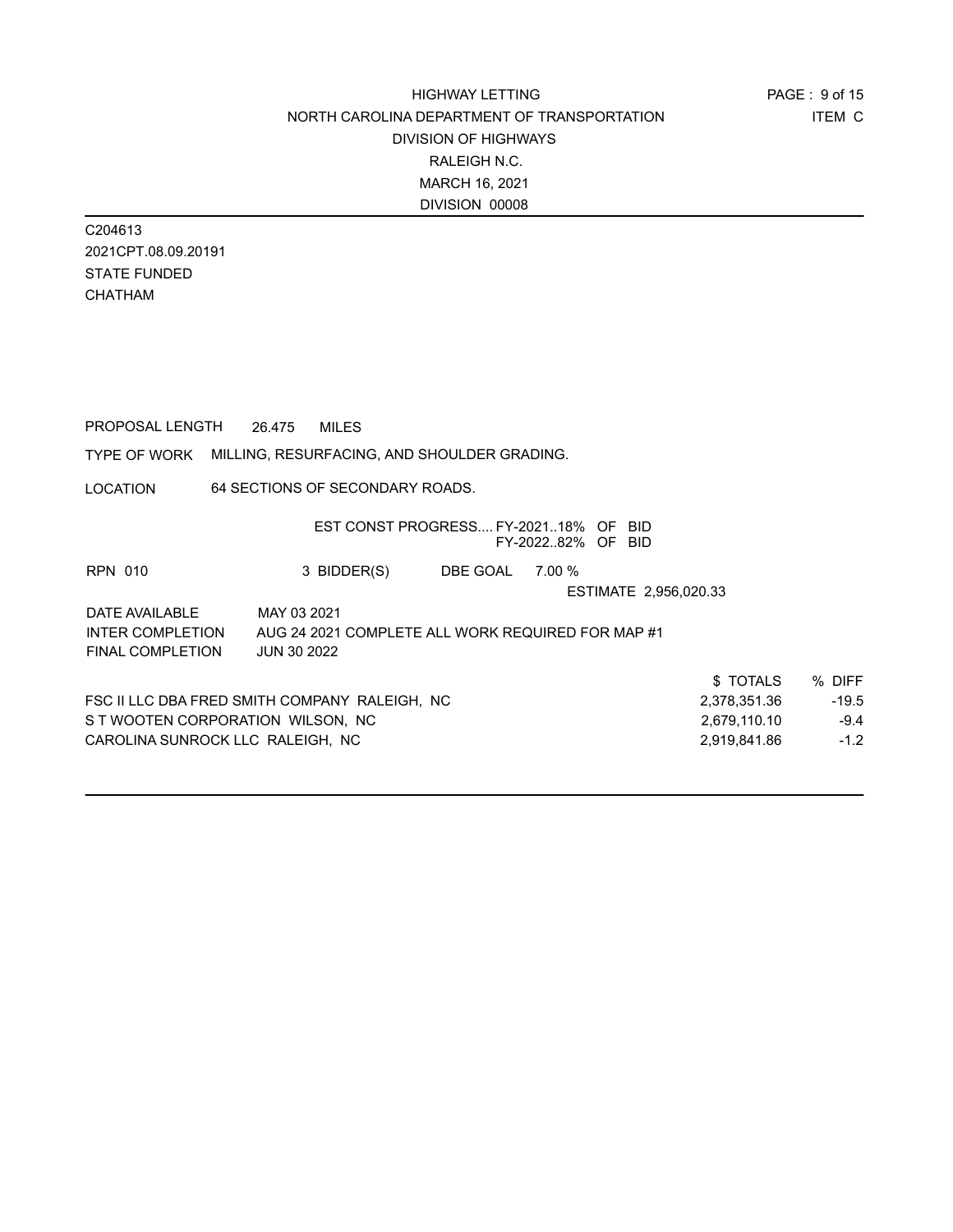C204619 2021CPT.08.10.10761, 2021CPT.08.10.20761 STATE FUNDED RANDOLPH

PROPOSAL LENGTH 11.910 MILES

TYPE OF WORK MILLING, RESURFACING, AND SHOULDER GRADING.

LOCATION 3 SECTIONS OF US-64 AND 3 SECTIONS OF SECONDARY ROADS.

|                  |                                                              | EST CONST PROGRESS FY-202118% OF BID |        |                       |         |
|------------------|--------------------------------------------------------------|--------------------------------------|--------|-----------------------|---------|
|                  |                                                              |                                      |        | FY-202282% OF BID     |         |
| <b>RPN 011</b>   | 4 BIDDER(S)                                                  | DBE GOAL                             | 7.00 % |                       |         |
|                  |                                                              |                                      |        | ESTIMATE 2,550,091.17 |         |
| DATE AVAILABLE   | MAY 03 2021                                                  |                                      |        |                       |         |
| FINAL COMPLETION | <b>JUN 30 2022</b>                                           |                                      |        |                       |         |
|                  |                                                              |                                      |        | \$TOTALS              | % DIFF  |
|                  | FSC II LLC DBA FRED SMITH COMPANY_RALEIGH、NC                 |                                      |        | 2,027,164.94          | $-20.5$ |
|                  | ADAO ATLANTIO INO THOMPOON ADTHLID DIVIOLONI ODEFNICDODO AIO |                                      |        | 0.400.273.40          | $AC$ F  |

| FSC II LLC DBA FRED SMITH COMPANY RALEIGH. NC                  | 2.027.164.94 | -20.5   |
|----------------------------------------------------------------|--------------|---------|
| APAC - ATLANTIC INC THOMPSON ARTHUR DIVISION GREENSBORO. NC    | 2.129.377.16 | $-16.5$ |
| SHARPE BROTHERS A DIVISION OF VECELLIO & GROGAN INC GREENSBOR( | 2.376.913.13 | $-6.8$  |
| BLYTHE CONSTRUCTION INC CHARLOTTE. NC                          | 2.539.013.35 | $-0.4$  |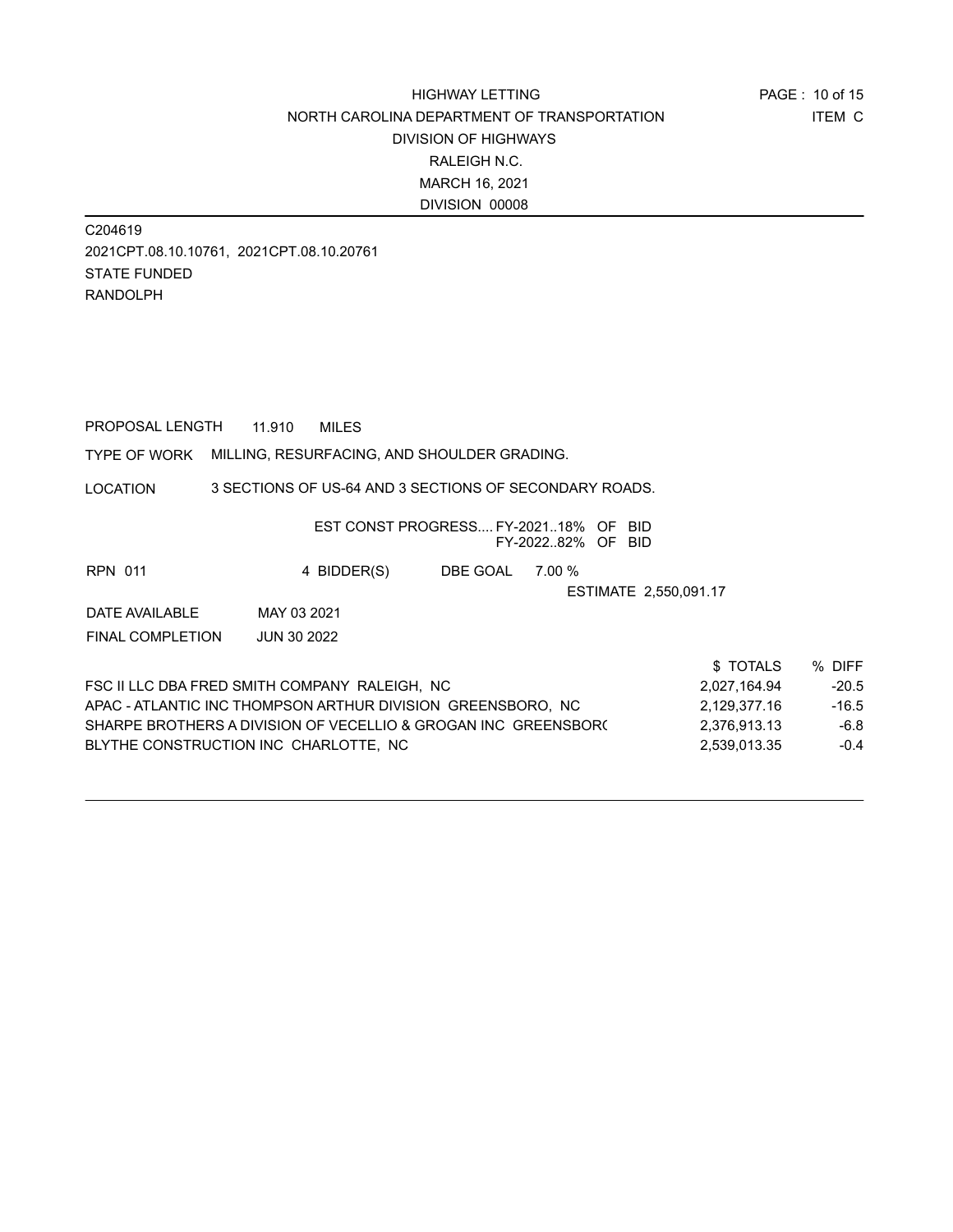C204617 2021CPT.09.05.10341, 2021CPT.09.06.20341 STATE FUNDED FORSYTH

PROPOSAL LENGTH 19.576 MILES

TYPE OF WORK MILLING, RESURFACING, AND SHOULDER GRADING.

LOCATION 2 SECTIONS OF US-311 AND 6 SECTIONS OF SECONDARY ROADS.

|                         |                                                                | EST CONST PROGRESS FY-202121% OF | FY-202279% OF BID | BID                   |         |
|-------------------------|----------------------------------------------------------------|----------------------------------|-------------------|-----------------------|---------|
| <b>RPN 012</b>          | 3 BIDDER(S)                                                    | DBE GOAL                         | 9.00%             |                       |         |
|                         |                                                                |                                  |                   | ESTIMATE 3,861,972.95 |         |
| DATE AVAILABLE          | MAY 03 2021                                                    |                                  |                   |                       |         |
| <b>INTER COMPLETION</b> | AUG 23 2021 COMPLETE ALL WORK REQUIRED ON MAPS #2 & #8         |                                  |                   |                       |         |
| <b>FINAL COMPLETION</b> | MAY 20 2022                                                    |                                  |                   |                       |         |
|                         |                                                                |                                  |                   | \$TOTALS              | % DIFF  |
|                         | APAC - ATLANTIC INC THOMPSON ARTHUR DIVISION  GREENSBORO,  NC  |                                  |                   | 3,107,195.45          | $-19.5$ |
|                         | SHARPE BROTHERS A DIVISION OF VECELLIO & GROGAN INC GREENSBOR( |                                  |                   | 3.143.770.84          | $-18.6$ |
|                         | YADKIN VALLEY PAVING INC WINSTON SALEM. NC                     |                                  |                   | 3,688,210.38          | $-4.5$  |
|                         |                                                                |                                  |                   |                       |         |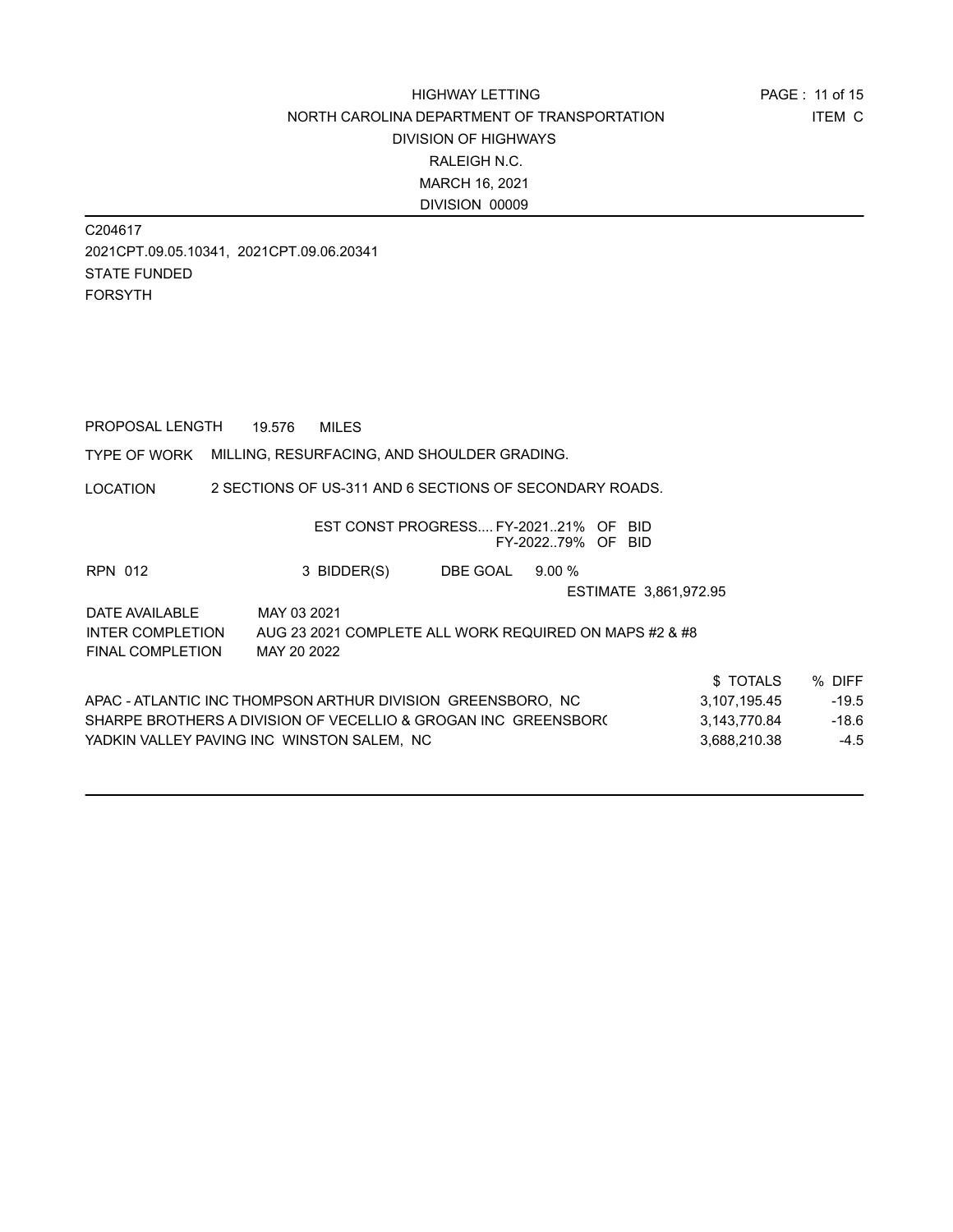C204615 2021CPT.10.13.10901, 2021CPT.10.13.20901, 2021CPT.10.13.20902 STATE FUNDED UNION

PROPOSAL LENGTH 19.750 MILES

TYPE OF WORK MILLING, RESURFACING, AND SHOULDER GRADING.

LOCATION 2 SECTIONS OF NC-207 AND 19 SECTIONS OF SECONDARY ROADS.

|                         |                                                                                          | EST CONST PROGRESS FY-202121% OF | FY-2022.79% OF BID | -BID                  |              |         |
|-------------------------|------------------------------------------------------------------------------------------|----------------------------------|--------------------|-----------------------|--------------|---------|
| <b>RPN 014</b>          | 3 BIDDER(S)                                                                              | DBE GOAL                         | 7.00 %             |                       |              |         |
|                         |                                                                                          |                                  |                    | ESTIMATE 4.640.433.46 |              |         |
| DATE AVAILABLE          | APR 26 2021                                                                              |                                  |                    |                       |              |         |
| <b>INTER COMPLETION</b> | SEP 30 2021 COMPLETE ALL WORK REQUIRED OF FULL DEPTH RECLAMATION ON<br>MAPS #16 THRU #19 |                                  |                    |                       |              |         |
| <b>FINAL COMPLETION</b> | <b>JUL 01 2022</b>                                                                       |                                  |                    |                       |              |         |
|                         |                                                                                          |                                  |                    |                       | \$TOTALS     | % DIFF  |
|                         | LYNCHES RIVER CONTRACTING INC PAGELAND, SC                                               |                                  |                    |                       | 3,971,312.68 | $-14.4$ |
|                         | BLYTHE CONSTRUCTION INC CHARLOTTE, NC                                                    |                                  |                    |                       | 4,374,664.48 | $-5.7$  |
|                         | BLYTHE BROTHERS ASPHALT CO LLC CHARLOTTE. NC                                             |                                  |                    |                       | 4,663,663.45 | $+0.5$  |
|                         |                                                                                          |                                  |                    |                       |              |         |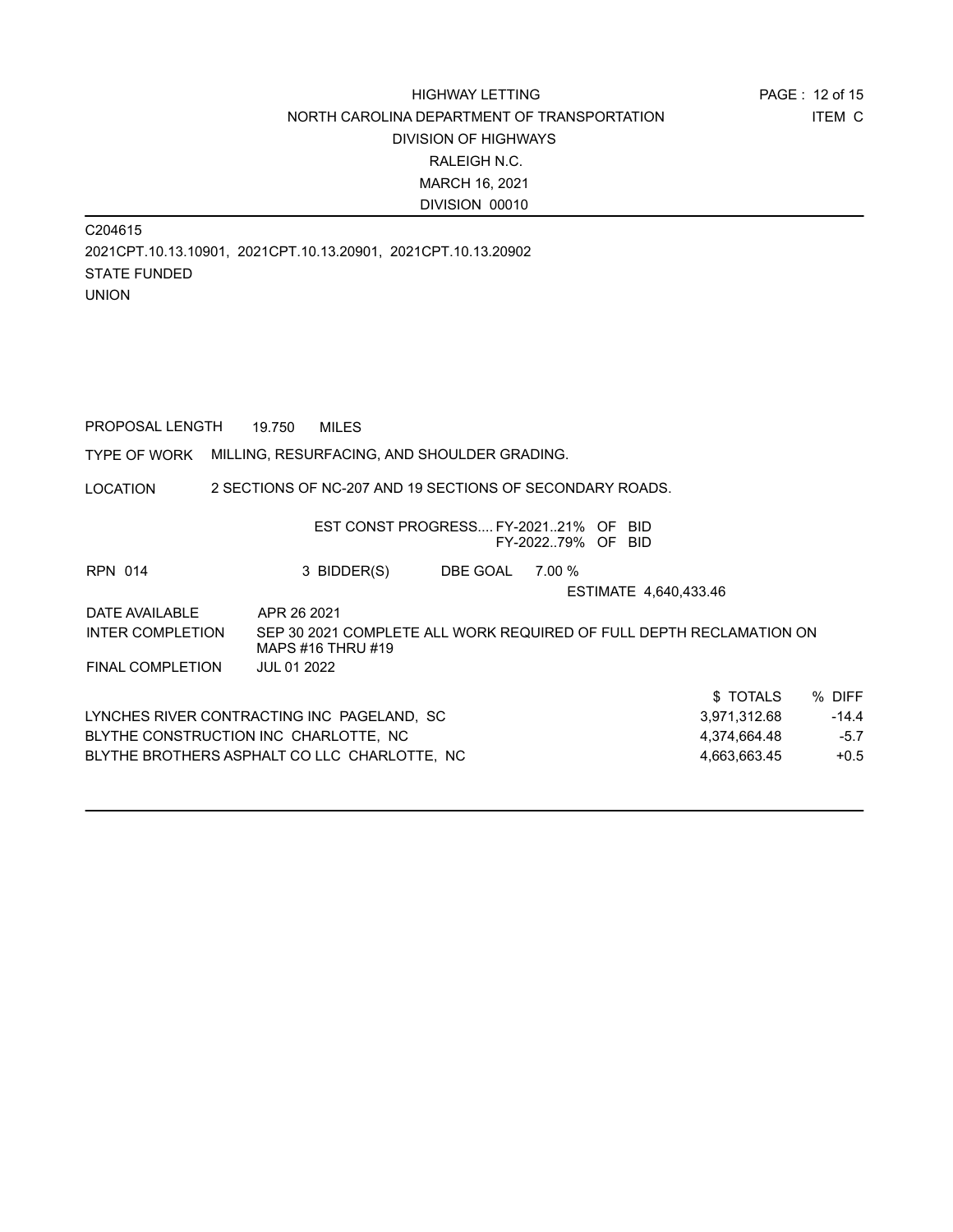C204614 2021CPT.10.12.20901 STATE FUNDED UNION

LOCATION TYPE OF WORK MILLING, RESURFACING, AND SHOULDER GRADING. PROPOSAL LENGTH 7.040 MILES 12 SECTIONS OF SECONDARY ROADS. EST CONST PROGRESS.... FY-2021..21% OF BID FY-2022..79% OF BID RPN 013 4 BIDDER(S) DBE GOAL 4.00 % ESTIMATE 2,053,480.03 DATE AVAILABLE APR 26 2021 \$ TOTALS % DIFF LYNCHES RIVER CONTRACTING INC PAGELAND, SC 1,765,276.00 1,765,276.00 -14.0 BLYTHE CONSTRUCTION INC CHARLOTTE, NC 41,839,418.75 1,839,418.75 BLYTHE BROTHERS ASPHALT CO LLC CHARLOTTE, NC  $1,860,281.37$   $-9.4$ J T RUSSELL & SONS INC ALBEMARLE, NC 1,896,112.04 -7.7 INTER COMPLETION SEP 30 2021 COMPLETE ALL WORK REQUIRED OF FULL DEPTH RECLAMATION ON MAPS # 10 THRU #12 FINAL COMPLETION JUL 01 2022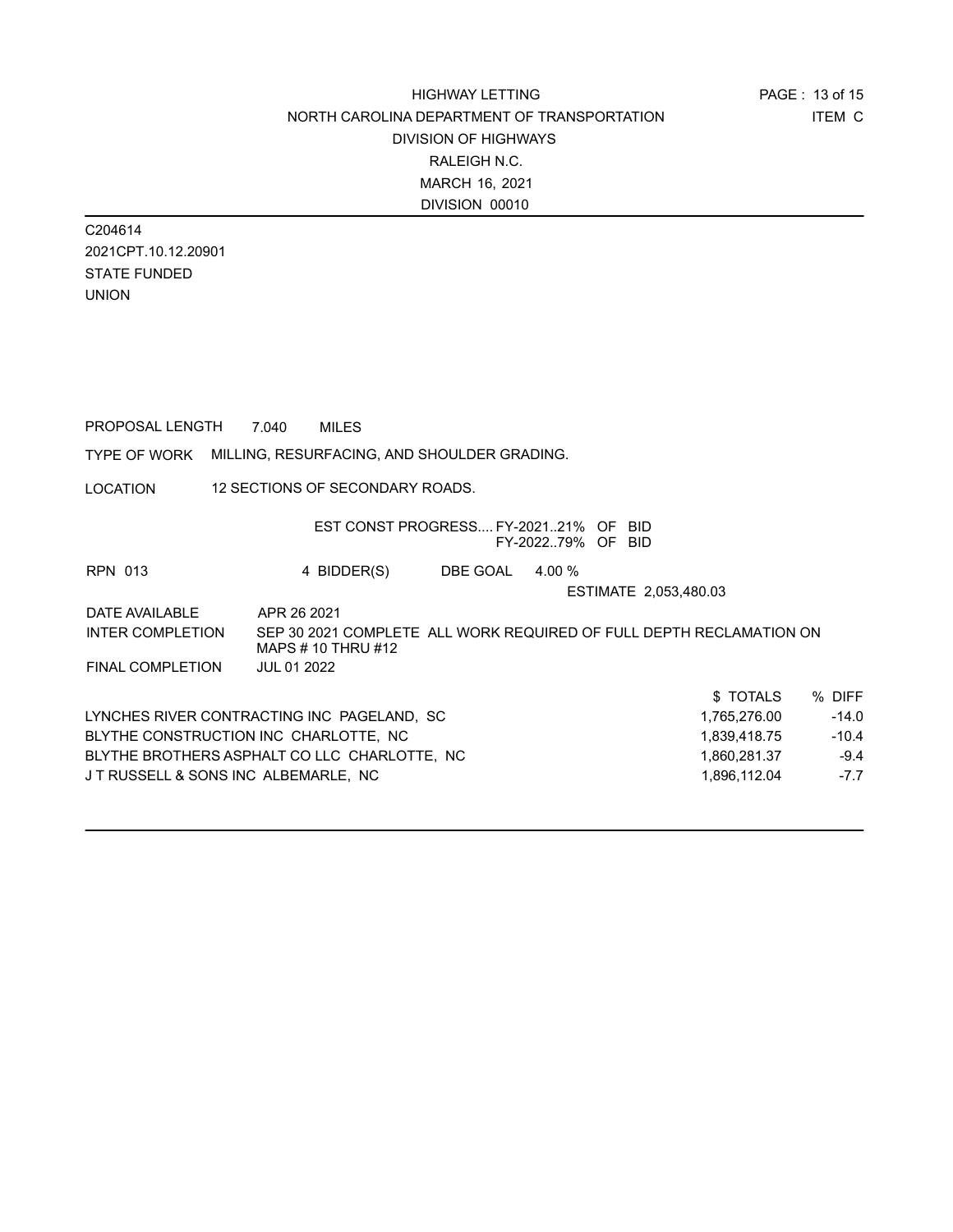C204202 15BPR.20 STATE FUNDED HENDERSON

PROPOSAL LENGTH 0.743 MILES

TYPE OF WORK GRADING, DRAINAGE, PAVING, AND STRUCTURE REHABILITATION.

LOCATION I-26/US-74 WEST BOUND LANES AND EAST BOUND LANES OVER GREEN RIVER.

|                              | EST CONST PROGRESS FY-202244% OF BID                        |                 | FY-202338% OF BID<br>FY-202418% OF BID |                                                                                                                                                |         |
|------------------------------|-------------------------------------------------------------|-----------------|----------------------------------------|------------------------------------------------------------------------------------------------------------------------------------------------|---------|
| RPN 002                      | 3 BIDDER(S)                                                 | DBE GOAL 4.00 % |                                        |                                                                                                                                                |         |
|                              |                                                             |                 |                                        | ESTIMATE 18,129,421.59                                                                                                                         |         |
| DATE AVAILABLE               | AUG 15 2021                                                 |                 |                                        |                                                                                                                                                |         |
| INTER COMPLETION             | PERMENANT VEGETATION ESTABLISHMENT<br>STAGE II-C, STEP #10) |                 |                                        | JUN 15 2024 COMPLETE ALL WORK EXCEPT PLANTING, REFORESTATION OR<br>MAY 20 2023 COMPLETE ALL WORK REQUIRED OF STAGE II (STAGE I-D, STEP #5 THRU |         |
| <b>FINAL COMPLETION</b>      | DEC 12 2024                                                 |                 |                                        |                                                                                                                                                |         |
|                              |                                                             |                 |                                        | \$TOTALS                                                                                                                                       | % DIFF  |
|                              | FLATIRON CONSTRUCTORS INC MORRISVILLE, NC                   |                 |                                        | 26,970,631.21                                                                                                                                  | $+48.8$ |
|                              | CROWDER CONSTRUCTION COMPANY CHARLOTTE, NC                  |                 |                                        | 28,941,157.87                                                                                                                                  | $+59.6$ |
| ARCHER WRIGHT JV CHICAGO, IL |                                                             |                 |                                        | 33,231,209.15                                                                                                                                  | $+83.3$ |
|                              |                                                             |                 |                                        |                                                                                                                                                |         |